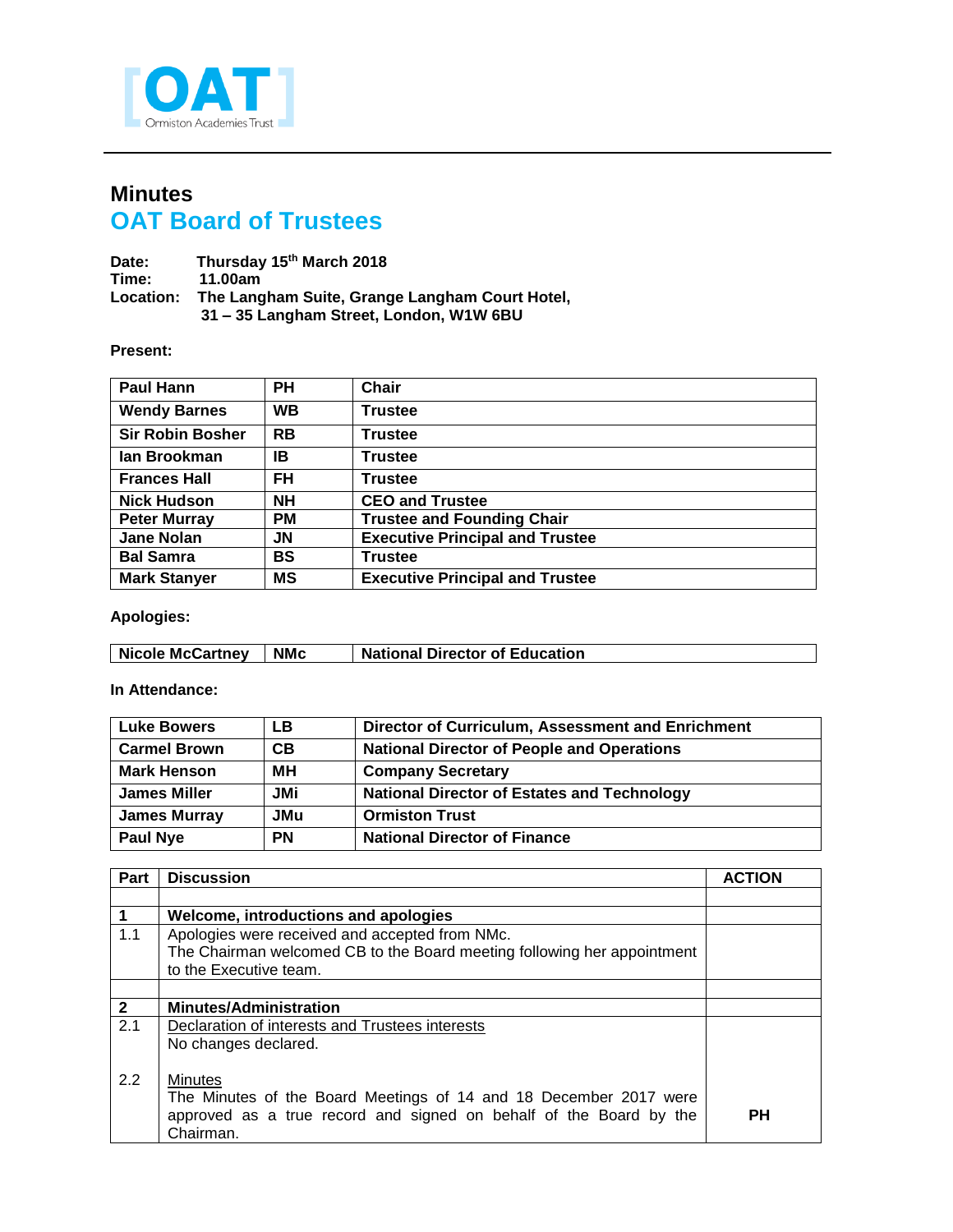

| 2.3              | <b>Matters Arising</b>                                                                                                                              |             |
|------------------|-----------------------------------------------------------------------------------------------------------------------------------------------------|-------------|
|                  | 5.1 School conversions<br>NH updated the Board on the status of the conversions of Thomas Wolsey                                                    |             |
|                  | and Flegg High Schools. It was acknowledged that additional support for                                                                             |             |
|                  | Thomas Wolsey would be required and an update on how this would be                                                                                  | <b>NH</b>   |
|                  | provided would be discussed at the next SIS Committee meeting. MS had                                                                               |             |
|                  | contacts with Special Schools which may be of use.                                                                                                  |             |
|                  |                                                                                                                                                     |             |
|                  | 5.5 Partnership fees                                                                                                                                |             |
|                  | PH confirmed that an independent Chair for the working party had been                                                                               |             |
|                  | recruited. PN updated the Board on the progress and timing of the working                                                                           | <b>PN</b>   |
|                  | party's recommendation which would be made by end April 2018.                                                                                       |             |
|                  |                                                                                                                                                     |             |
|                  | All other matters arising had been actioned, delegated to the FOR and or                                                                            |             |
|                  | SIS Committees or formed part of the meeting's agenda.                                                                                              |             |
|                  |                                                                                                                                                     |             |
| 3.               | <b>Strategic Priorities</b>                                                                                                                         |             |
|                  | PH/NH briefed the Board on recent DfE and Ministerial meetings which                                                                                |             |
|                  | signalled a changing environment for, and expectations of MATs in general                                                                           |             |
|                  | which would accelerate the need for change, increased efficiencies and<br>financial robustness; increase focus on absolute standards of attainment, |             |
|                  | governance and financial controls; and require OAT to look outwards for                                                                             |             |
|                  | external best practice to accelerate improvement.                                                                                                   |             |
|                  |                                                                                                                                                     |             |
|                  | It would be useful to clearly articulate the Trust's key strategic aims and                                                                         |             |
|                  | costed operating plans to achieve them. NH agreed to provide a draft to the                                                                         | <b>NH</b>   |
|                  | July Board meeting.                                                                                                                                 |             |
|                  |                                                                                                                                                     |             |
|                  |                                                                                                                                                     |             |
| 4.               | School Improvement Update - Predictions (LB in attendance)                                                                                          |             |
|                  | LB presented an overview of MAT league table performances for KS4                                                                                   |             |
|                  | Progress 8 including OAT's improvements over three academic years prior                                                                             |             |
|                  | to reviewing 17/18 OAT KS3 targets and predictions. KS2 Primary                                                                                     |             |
|                  | performance was extremely strong and all primaries expected to attain or<br>exceed national attainment standards. Secondary performance was mid-    |             |
|                  | table with continued improvements necessary over the next 2-3 years for                                                                             |             |
|                  | OAT to achieve its aspirations to be in the top 25% performing MATs.                                                                                |             |
|                  |                                                                                                                                                     |             |
|                  | Discussion included a number of factors which could influence final                                                                                 |             |
|                  | predictions; alternative curriculum models; the need to use external                                                                                |             |
|                  | measures/best practice; to include KS4 as well as KS3 data and predictions;                                                                         | <b>EXEC</b> |
|                  | and financially quantify and articulate OATs school improvement model.                                                                              |             |
|                  |                                                                                                                                                     |             |
| 5.               | <b>Financial Oversight &amp; Risk Committee Update</b>                                                                                              |             |
| $\overline{5}.1$ | IB/PN summarised the key items reviewed by FOR/Audit since the last                                                                                 |             |
|                  | Board meeting including 17/18 reforecasts post pupil number confirmations;                                                                          |             |
|                  | early 18/19 budget submissions with a minimum overall break-even position                                                                           |             |
|                  | targeted and giving early sight of projected trust reserves; RSM fees                                                                               |             |
|                  |                                                                                                                                                     |             |
|                  |                                                                                                                                                     |             |
|                  | including a first year over-run; GDPR preparations; safeguarding and mental<br>health; and internal audit services which was due for re-tender.     |             |
|                  |                                                                                                                                                     |             |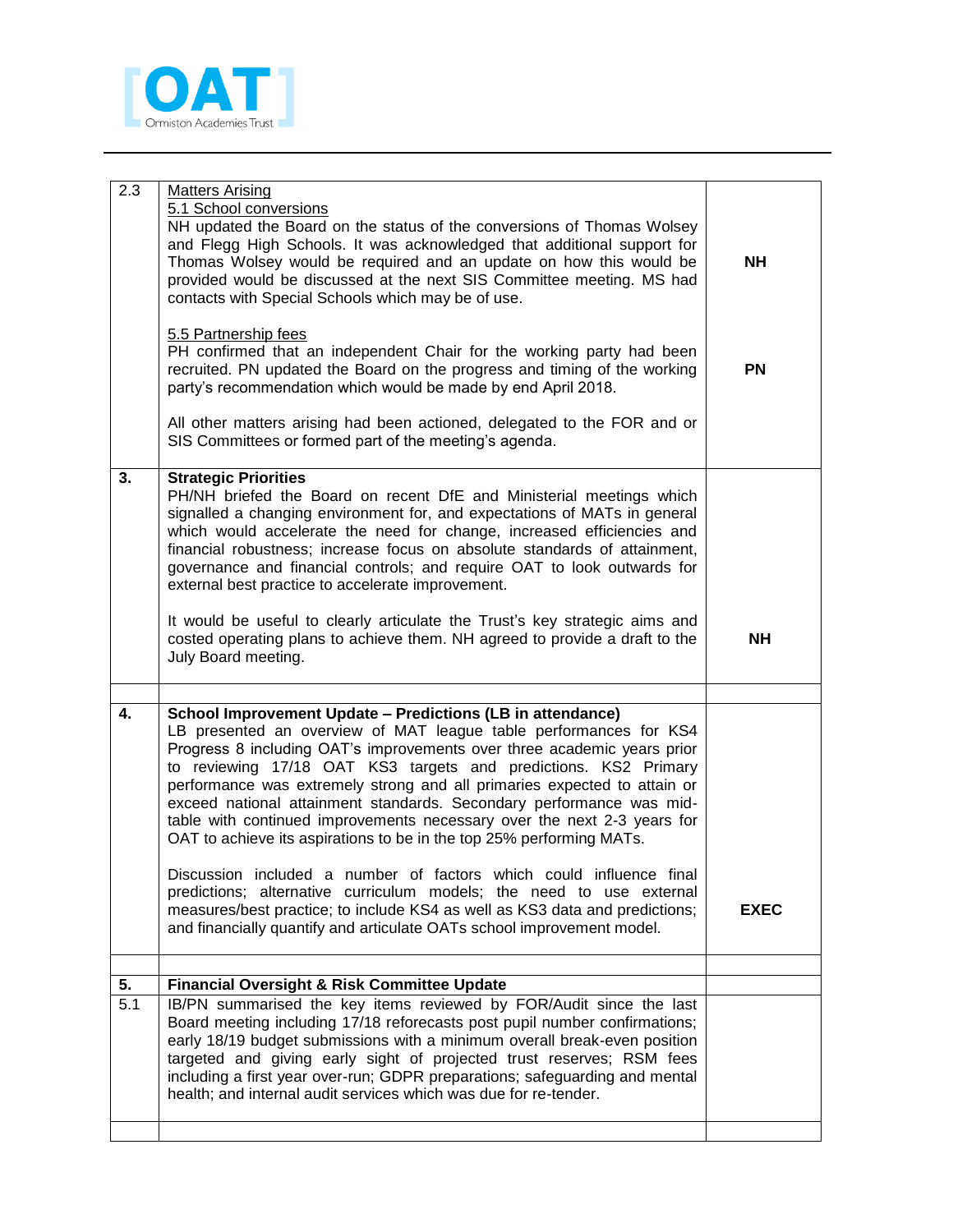

| 6   | <b>Estates &amp; Technology Update</b>                                                                                                                                                                                                                                                                                                                                                                                                                                                                                                                                                                                            |           |
|-----|-----------------------------------------------------------------------------------------------------------------------------------------------------------------------------------------------------------------------------------------------------------------------------------------------------------------------------------------------------------------------------------------------------------------------------------------------------------------------------------------------------------------------------------------------------------------------------------------------------------------------------------|-----------|
| 6.1 | <b>GDPR</b><br>JM updated the Board on key initiatives highlighting the detailed GDPR<br>programme underpinned by training and a bespoke toolkit from OATs legal<br>advisers and which would also now include the services of a data protection<br>consultant to ensure implementation across the trust. An independent review<br>of compliance with the GDPR would be introduced in the future possibly<br>through internal audit for ongoing monitoring.                                                                                                                                                                        |           |
| 6.2 | Regional hub model<br>JM summarised the work to date on a regional hub model of services with<br>CB detailing the employment complexities in implementing potential change.<br>Discussion included the need for change at pace; different structural models;<br>accountability and oversight of the Board; cultural change; target operating<br>models; and the potential need for independent external expertise on optimal<br>organisational structure.<br>The Executive would consider the merits of engaging external advice on the<br>optimum target operating model and appropriate external providers.                     | <b>NH</b> |
| 7.  | <b>Projects Update</b>                                                                                                                                                                                                                                                                                                                                                                                                                                                                                                                                                                                                            |           |
| 7.1 | Approval to begin process of transferring Cliff Park schools' sponsorship to<br><b>OAT</b>                                                                                                                                                                                                                                                                                                                                                                                                                                                                                                                                        |           |
|     | Having undertaken discussions with the East Anglia Schools Trust (EAST)<br>and following receipt of the consent from the National Schools'<br>Commissioner, the directors considered that it was in OAT's best interests<br>(and in furtherance of its charitable objects) to approve the initiation of the<br>process to assist EAST in the merger of Cliff Park Infants school and Cliff<br>Park Junior School into one Primary Academy and subsequently to transfer<br>the sponsorship of the new academy to OAT as soon as practicable, with a<br>target for the transfer to be completed during the 2018/2019 academic year. |           |
|     | In making this decision, the Directors have considered their equality duty and<br>have concluded that the decision to transfer this Academy Trust is unlikely to<br>affect disproportionately any particular person or group who share protected<br>characteristics.                                                                                                                                                                                                                                                                                                                                                              |           |
|     | The Directors therefore resolved to authorise the executive team to progress<br>the transfer process, including in particular, but without limitation, the<br>following activities and documents                                                                                                                                                                                                                                                                                                                                                                                                                                  |           |
|     | 1. Deed of Novation and termination of the NEW EAST Funding<br>Agreement to create a new Supplemental Funding Agreement                                                                                                                                                                                                                                                                                                                                                                                                                                                                                                           |           |
|     | 2. Transfer Agreement to transfer the non-land assets and liabilities from<br>NEW EAST to OAT                                                                                                                                                                                                                                                                                                                                                                                                                                                                                                                                     |           |
|     | 3. Assignment of Leases and sub leases                                                                                                                                                                                                                                                                                                                                                                                                                                                                                                                                                                                            |           |
|     | 4. Conduct TUPE                                                                                                                                                                                                                                                                                                                                                                                                                                                                                                                                                                                                                   |           |
|     | 5. Conduct consultation with key stakeholders                                                                                                                                                                                                                                                                                                                                                                                                                                                                                                                                                                                     |           |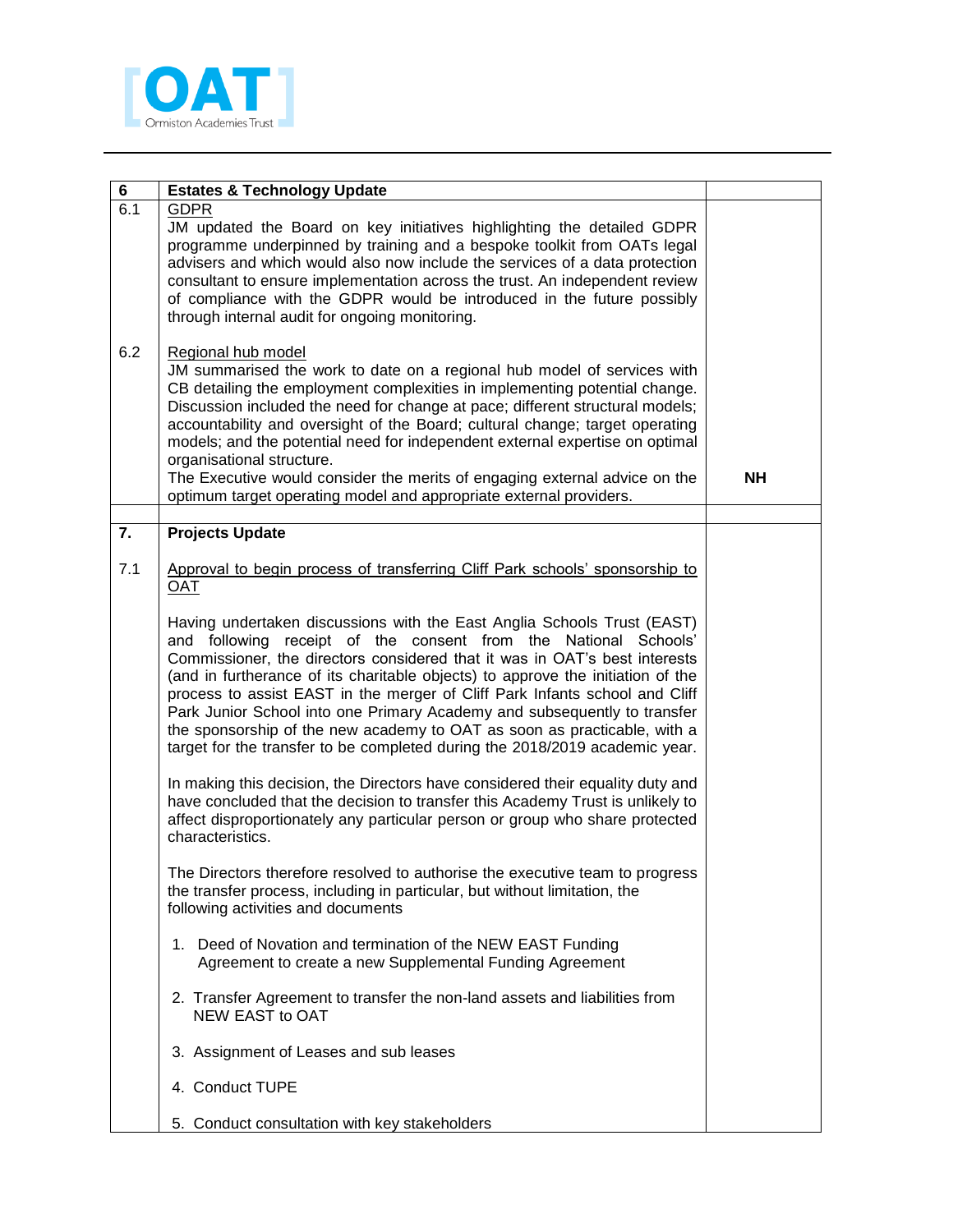

| 7.2       | The above resolution was subject to the process being non-contractual as to<br>completion at this stage.<br>Due Diligence Process<br>BS recommended that, in line with discussions earlier in the meeting,<br>academies proposed to join OAT be subject in future to a two-step process<br>of authorisation via the FOR Committee pre and post the Memorandum of<br>Understanding phase. | PN<br><b>NH/PN</b> |
|-----------|------------------------------------------------------------------------------------------------------------------------------------------------------------------------------------------------------------------------------------------------------------------------------------------------------------------------------------------------------------------------------------------|--------------------|
|           |                                                                                                                                                                                                                                                                                                                                                                                          |                    |
|           | Governance                                                                                                                                                                                                                                                                                                                                                                               |                    |
| 8.<br>8.1 |                                                                                                                                                                                                                                                                                                                                                                                          |                    |
|           | <b>Committee Terms of Reference</b><br>MRH advised that a review of the current terms of reference would be<br>instigated with the respective committees and revised terms of reference<br>recommended to the Board at its July meeting.                                                                                                                                                 | <b>MRH</b>         |
| 8.2       | Scheme of Delegation<br>The Board considered and approved The Scheme of Delegation and Matrix<br>as circulated which had been updated to reflect the current organisational<br>structure.<br>The Chair recorded the Board's thanks to the Governance team for                                                                                                                            | NH/CB              |
|           | concluding the significant update.                                                                                                                                                                                                                                                                                                                                                       |                    |
|           |                                                                                                                                                                                                                                                                                                                                                                                          |                    |
| 9.        | <b>Policies</b>                                                                                                                                                                                                                                                                                                                                                                          |                    |
| 9.1       | Supporting Students with Medical Needs Policy<br>The supporting students with medical needs policy as circulated to the<br>meeting was considered and approved.                                                                                                                                                                                                                          | NH/CB              |
| 9.2       | <b>SEND Policy</b><br>The approval of the special educational needs and disabilities policy by the<br>SIS Committee on behalf of the Board on 8 February 2018 was ratified.                                                                                                                                                                                                              | <b>NH/CB</b>       |
|           |                                                                                                                                                                                                                                                                                                                                                                                          |                    |
| 10.       | Any other business                                                                                                                                                                                                                                                                                                                                                                       |                    |
| 10.1      | Lloyds Bank Online bank account Application                                                                                                                                                                                                                                                                                                                                              |                    |
|           | It was resolved that:                                                                                                                                                                                                                                                                                                                                                                    |                    |
|           | 1. The Bank is invited and authorised to send the Principal<br>Administrator(s) appointed in Section 6 of the application form when<br>appropriate, all information relating to the Commercial Banking<br>Online service including initial access code with our and all Users<br>use of the Commercial Banking Online service.                                                           |                    |
|           | 2. It is acknowledged that we are fully responsible to the Bank for the<br>actions of the Primary Administrator(s) and all Users.                                                                                                                                                                                                                                                        |                    |
|           | 3.<br>We request Security Devices and where applicable, agree to be<br>bound by all their material terms and conditions as set out in any<br>supplementary PKI Customer Agreement which may be issued to us<br>from time to time and authorise the Bank to send the Security Cards                                                                                                       |                    |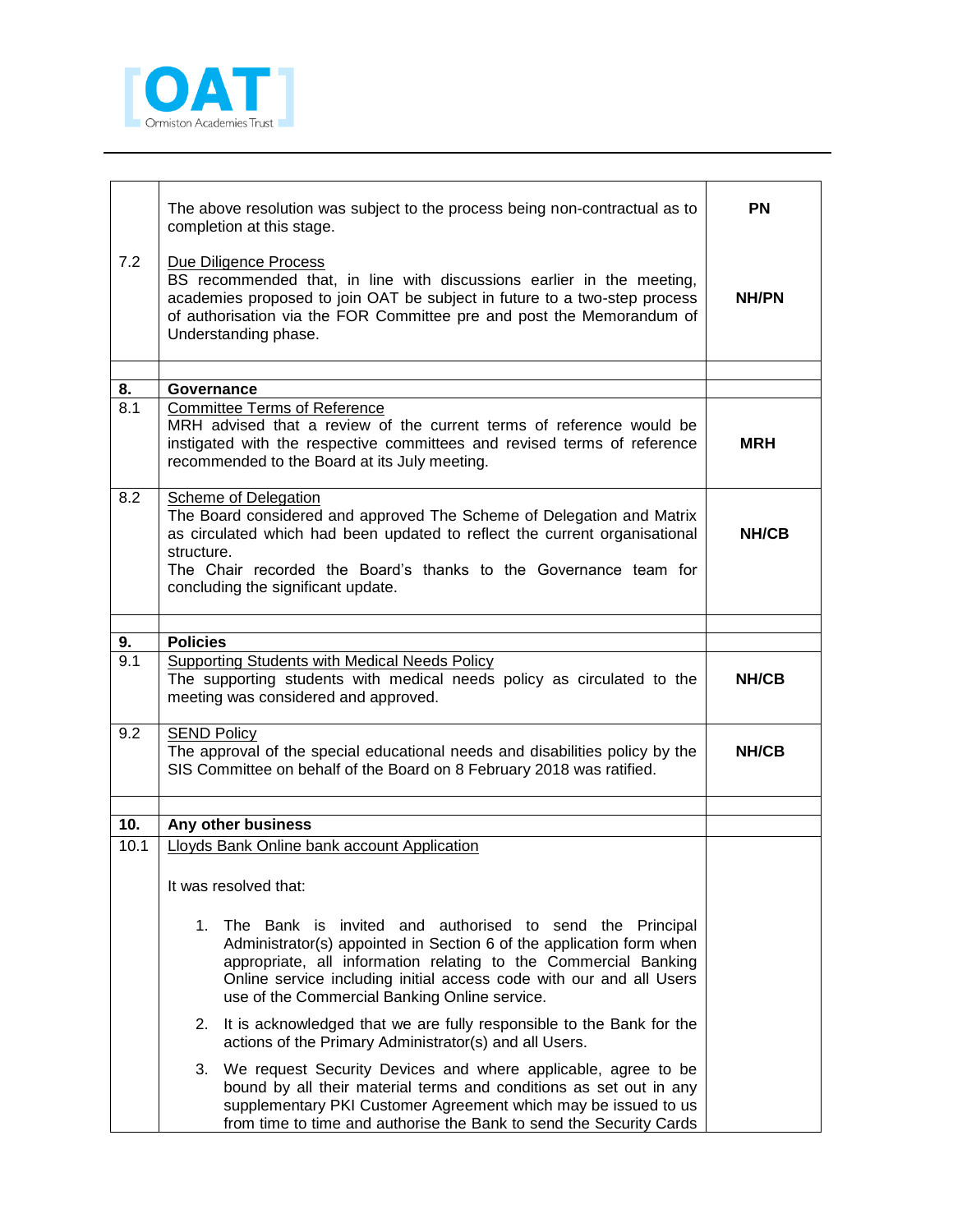

to the relevant User. We agree to pay the cost of all items needed to enable access and use of Commercial Banking Online as may be debited to the account(s) specified in Section 8 from time to time.

- 4. Our existing mandate(s) (if any) in favour of the Bank relating to our account(s) be varied, as may be necessary, so as to allow our and all Users' use of the Commercial Banking Online service including the ability of the Primary Administrator(s) nominated in this application form, and/or Administrator(s) (without the involvement of the Bank) to authorise individuals to make use of any or all of the features of the Commercial Banking Online service as permitted by the Conditions and to set such limits as the Primary Administrator(s) and or Administrator(s) determine.
- 5. We authorise the details of our accounts held now or in the future accessible through the Commercial Banking Online service can be passed to the Parent/Holding Company in order to provide the Service to us. This authorisation includes, but is not limited to, details of any transactions on our accounts.
- 6. We acknowledge that our Primary Administrators and or Administrators is responsible for ensuring that all transactions made through the Commercial Banking Online service are duly and correctly authorised and that the Bank is entitled to rely on any instructions (including, without limitation, any payment instructions by all Users and is under no obligation to verify the security procedures or identity of the person(s) issuing the instructions provided that they have been properly authorised using a Security Device in accordance with the Security Procedures.
- 7. Where we have requested that you may accept the instructions of the Parent/Holding Company to make changes to this Agreement on behalf of any additional legal entities in relation to the Commercial Banking Online Service, we agree to indemnify you against (and confirm that you will not be held responsible for) all and any claims, losses, costs or charges which may be raised against you or incurred by you in consequence of your acting upon instructions of the Parent/Holding Company and shall upon request provide you with confirmation and/or ratification of these actions from such additional legal entities.
- 8. Where we have requested that you may accept an instruction or application to add and/or modify existing additional functionality available through the Commercial Banking Online service. We confirm that you may accept such instruction or application from our Primary Administrator(s) and shall upon request provide you with confirmation and/or ratification as may be required.
- 9. We grant to the Bank the following indemnity. In considering that from time to time we wish to make transfers of monies from our account or accounts on behalf of all parties included with this application in your books to one or more other of our accounts, or to an account or accounts of any other person, firm or company, regardless of where the accounts are held, and considering also that for the sake of convenience we have requested that you will accept instructions to give effect to such transfers notwithstanding that